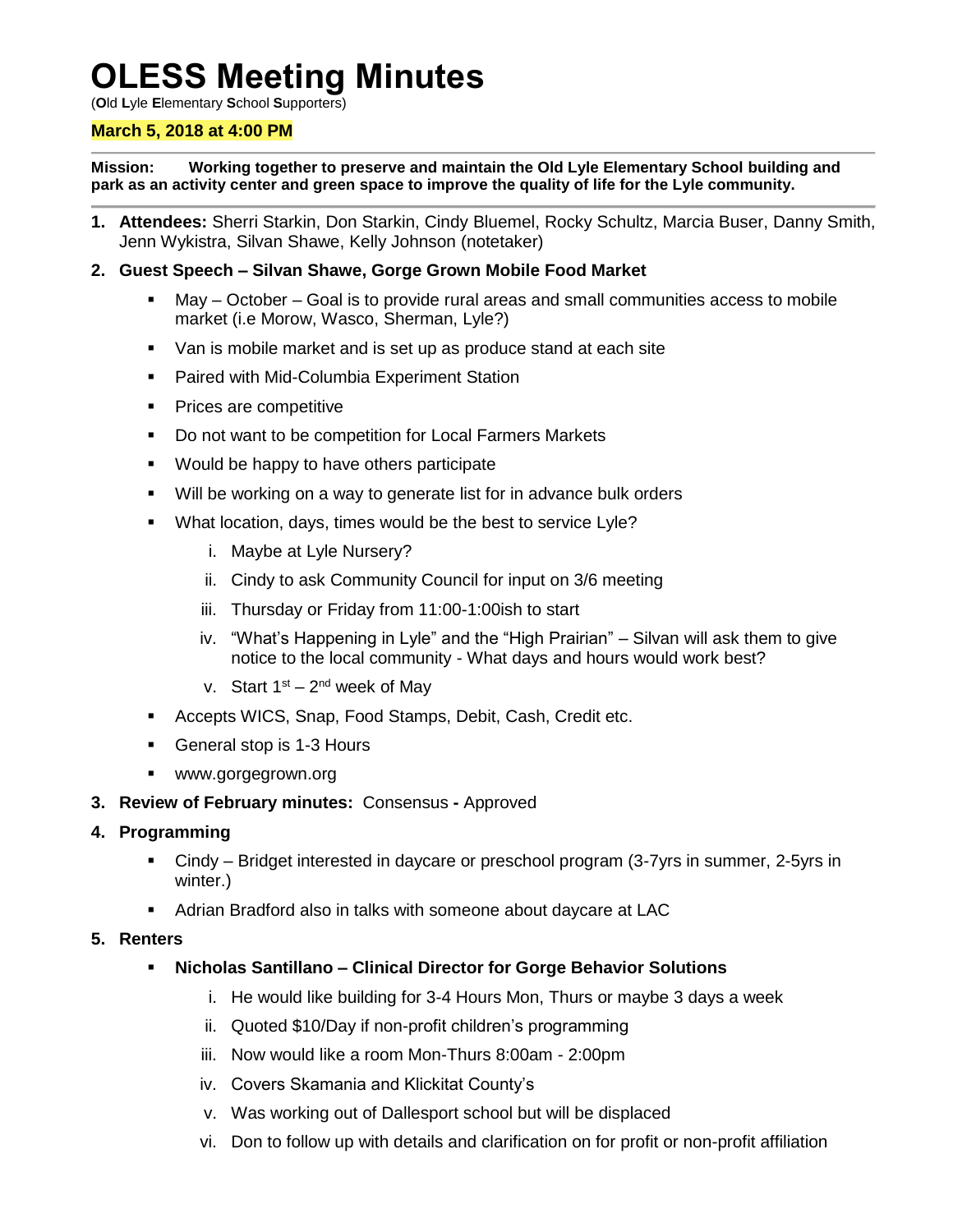## **KLASAC**

- i. Sent us "Thank you" for using building
- ii. Don to communicate clarification of KLASAC room usage to Rita
- **MOU's**
- **Pioneer Days**
	- i. Cassie to have Bingo fund raiser for Pioneer Days
	- ii. Should OLESS charge for Pioneer Days?
		- 1. Yes, we have to be fair to all who use building
		- 2. Rocky to communicate to Pioneer Days committee

## **School Board Meeting**

- **i.** OLESS board rep must report to school board meeting twice a year
- **ii.** Marcia Maybe we do written report and submit. Marcia to draft up report.
- **iii.** Phil Williams School Board President
- **Mathew Perry – Note Anniversary of Passing**
- **Kim Daniels, Dave Scarborough - RV Meeting never paid for room rental**
- **Sherri working with Rene to determine what can be given to Bahai Group from High Prairie for garage sale at Lyle Gas Station**

## **6. Greenspace Watering**

- **Perhaps low flow sprinkler heads will help reduce water usage?**
- How often is greenspace mowed?
- Perhaps we generate proposal for to school board?
- Community contribution and/or sharing expenses with LHS may be a way to reduce expenses regarding water bill for greenspace?

## **7. Treasurer's report – Don Starkin**

- **Overview of Income and Disbursements**
- July Cat Rescue to go up to \$600

## **8. Signage – Brielle**

- Range of available signs flags, message board, neon etc.
	- i. Most desirable is one in which messages may be displayed
	- ii. Brielle to research scrolling LED signs.
- Cindy to ask community council if they have any input on signage needs.
- Cindy to ask community council if they want to meet at OLESS.
- If they sign serves the community, should OLESS ask for a contribution from community?
- **Brian from Open Ocean produces signs**

## **9. Rentals**

- **EXECT:** Lyle Pioneer Days, May 26th Mindy Robinson
- Trout Unlimited Conservation Organization considering room rental.
	- i. Marcia to talk with Lisa. Don and Sherri to back up Marcia.
- **10. Lock Change**